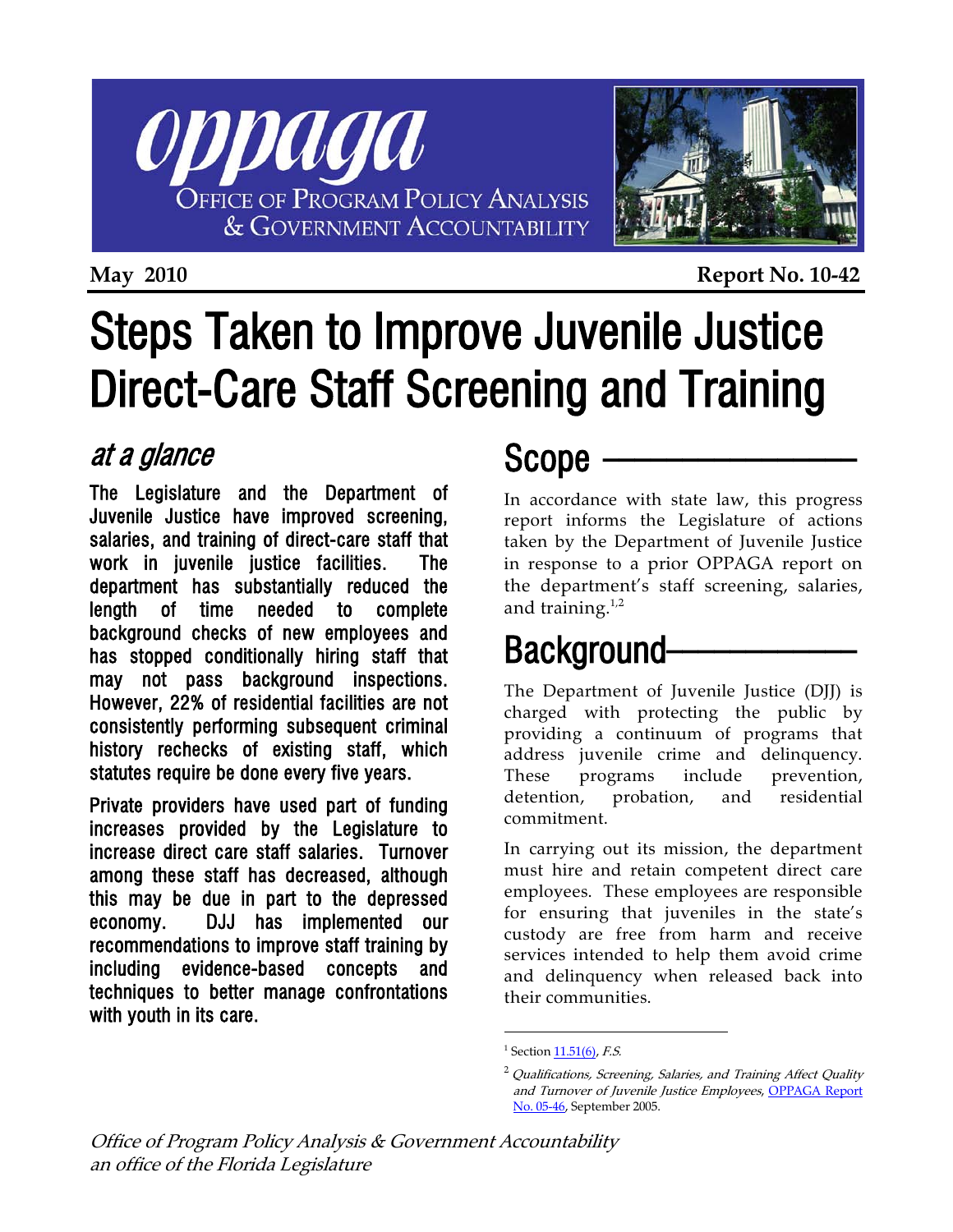# **Current Status-**

DJJ and the Legislature have taken steps to improve the screening, salaries, and training of direct care staff that work in juvenile justice facilities. DJJ has improved its background screening process significantly for new employees. However, many of its residential facilities are not performing subsequent periodic criminal history background checks of all existing employees as required by law. Private providers have used increased funding provided by the Legislature to increase staff salaries, and turnover among direct care staff has declined. DJJ also has enhanced its staff training curricula to help reduce physical confrontations.

DJJ has improved its screening process for hiring employees; however, almost a quarter of residential facilities are not performing all of the mandated five-year background checks.Our prior report found that juvenile justice facilities often took extensive periods of time to complete statutorily required background checks of new employees that provided direct services to juveniles. The facilities typically required new employees to provide their fingerprints, which were submitted via inked cards to the Florida Department of Law Enforcement (FDLE) to check against its criminal history files. Because this process could take several months, employees were conditionally permitted to begin working after passing a preliminary background screening. The time required to complete the fingerprint check created a safety issue, as some employees in conditional status were later determined to be ineligible to work in juvenile justice facilities due to non-disclosed criminal histories.

<span id="page-1-0"></span>The department and the Legislature have made significant improvements to the screening process to address this problem. The department obtained Livescan machines that enable its staff to enter applicants'

fingerprints directly into FDLE's background check system. This enables the background checks to be completed within 5 to 10 days, and DJJ no longer conditionally hires employees.

DJJ has also created a database to track the employment history of its direct care staff. This has addressed a related problem discussed in our prior report, in which undesirable employees could move from one contracted provider to another because the department lacked a method to track individuals who had been fired from other facilities. To address this issue, DII created the Staff Verification System, which tracks employment histories of direct care staff who work for the department or its contracted private providers.

The Legislature added another layer of security by directing FDLE to screen automated arrest data for all juvenile justice staff on a daily basis. It does so by comparing the fingerprints of DJJ and its providers' staff to Florida arrest data. If the fingerprint of an arrested individual matches that of a department or provider employee, DJJ is notified the same day.

Additionally, as FDLE's daily arrest check covers only Florida arrests, the Legislature also required juvenile justice providers to conduct a federal criminal record screening of each of their employees every five years.<sup>[3](#page-1-0)</sup> This check identifies federal and other state arrests not captured in FDLE's daily arrest checks. However, DJJ quality assurance reports show that 22% of its contracted facilities have not followed this statutory requirement. Specifically, during Fiscal Year 2008-09, 18 residential facilities failed to perform the follow-up background checks on all employees as required by law (including four facilities operated by the state and 14 operated by private providers). DJJ has not considered this violation significant enough

 $\overline{a}$ 

<sup>&</sup>lt;sup>3</sup> These reviews are to be done every five years from the employees' date of employment (s. <u>[985.644\(5\)\(a\)2](http://www.leg.state.fl.us/Statutes/index.cfm?App_mode=Display_Statute&Search_String=&URL=Ch0985/SEC644.HTM&Title=-%3E2009-%3ECh0985-%3ESection%20644#0985.644)</u>, *F.S*.).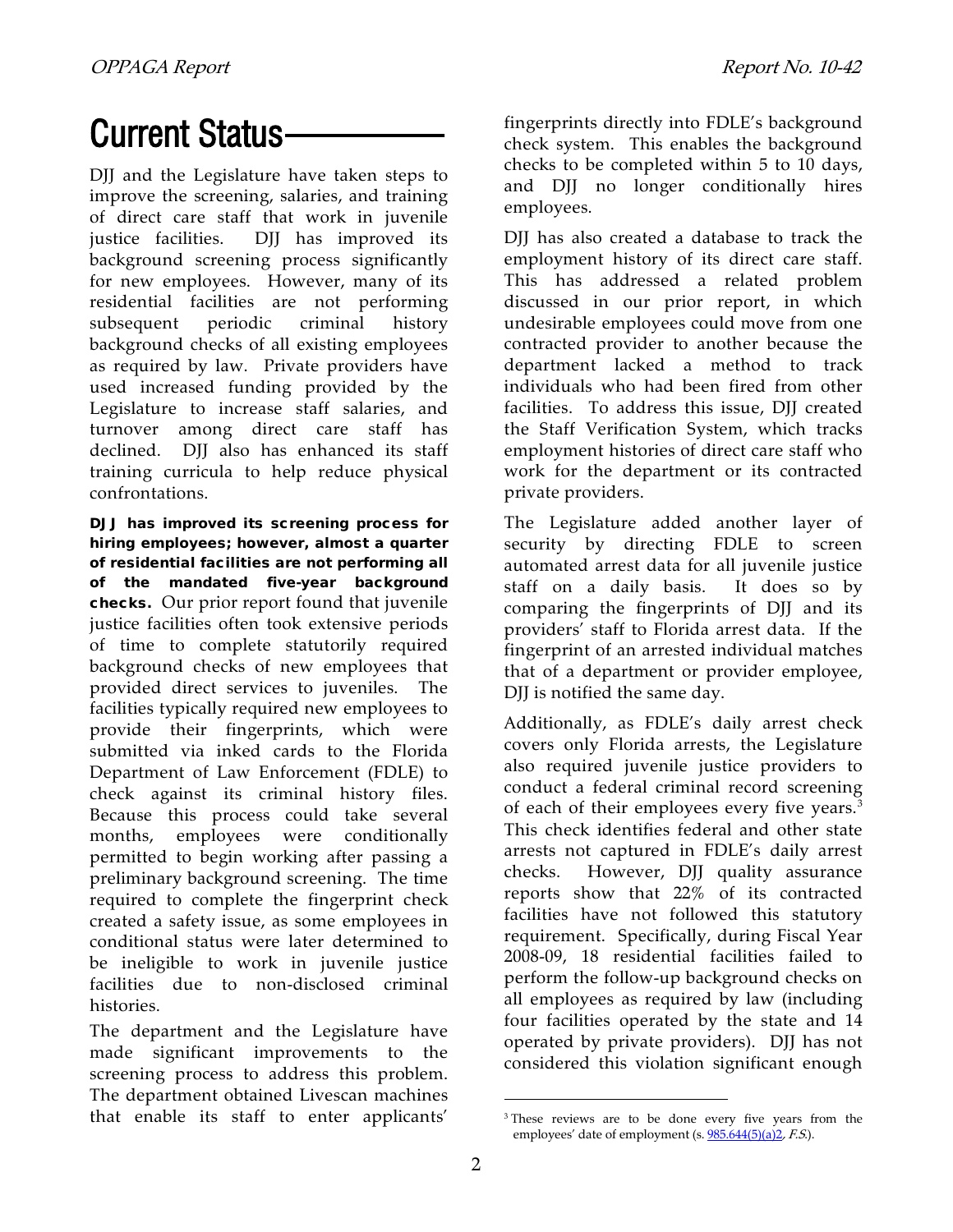to require the facilities to establish a corrective action plan. However, this practice raises the risk that direct care staff may have committed criminal violations that would disqualify them from contact with juveniles. To better protect the juveniles in its care and to ensure that all facilities comply with this statutory requirement, we recommend that DJJ modify its quality assurance indicators to require facilities to establish corrective action plans if they fail to conduct the required five-year re-screenings of their staff.

Private providers used funding provided by the Legislature to increase direct care staff salaries. Our prior report noted that private juvenile justice facilities had high turnover, which increased overtime pay and hiring and training costs. The providers asserted that this turnover was due to low per diem rates paid by the state. The Legislature has addressed this issue by increasing the per diem rates, appropriating \$3.6 million for this purpose in Fiscal Year 2004-05, and \$21 million in Fiscal Year 2006-07. The Florida Juvenile Justice Association reports that providers used \$9.3 million of the Fiscal Year 2006-07 increase to raise residential staff salaries. While providers report that staff turnover has declined since they raised staff salaries, they have not analyzed turnover rates over time, and some of the perceived reduction may also be due to the depressed economy.

<span id="page-2-1"></span><span id="page-2-0"></span>The department has enhanced its training curricula by including evidence-based concepts and verbal techniques to avoid physical confrontations**.** Our prior report noted that few programs conducted initial or ongoing staff training on communication skills or treatment approaches, which could help support the program's treatment programs and defuse physical confrontations with youth. DJJ has addressed this issue by incorporating program treatment models into its training curriculum for state direct care workers, and its contracts with private providers now similarly require that staff be

trained in the programs' treatment model(s). The department also revised its Juvenile Justice Detention and Residential Officer certification curriculum to address evidencebased concepts and best practices. As a result, new staff members are now trained in such key skills as motivational interviewing, trauma-informed care, and gender-specific programming.

In addition, DJJ has amended Rule 63H-1.001, Florida Administrative Code, to limit the use of physical intervention as a response to passive resistance by a youth. $4$  The department also has revised its Protective Action Response training, which addresses how staff is to handle incidents involving youth in its facilities. The revised training reflects the department's philosophy that staff should seek to deescalate confrontations with youth as the preferred method in preventing or managing such conflicts. DJJ reports that the number of employee injuries and Protective Action Response incidents have declined since it revised the training curriculum. The number of incidents decreased from almost 7,000 in Fiscal Year 2007-08 to an estimated 4,000 in Fiscal Year 2009-10, a  $43\%$  decline.<sup>[5](#page-2-1)</sup> However, since the Protective Action Response training was not revised until March 2009, this decline may also be due to other factors including the decline in the number of youth in residential facilities.

 $\overline{a}$ 

<sup>&</sup>lt;sup>4</sup> In the past, when a youth refused to move after being asked, the youth was seen as displaying enough resistance for staff to use physical intervention.

<sup>5</sup> The Fiscal Year 2009-10 estimate is based on an extrapolation of the first six months of the fiscal year.